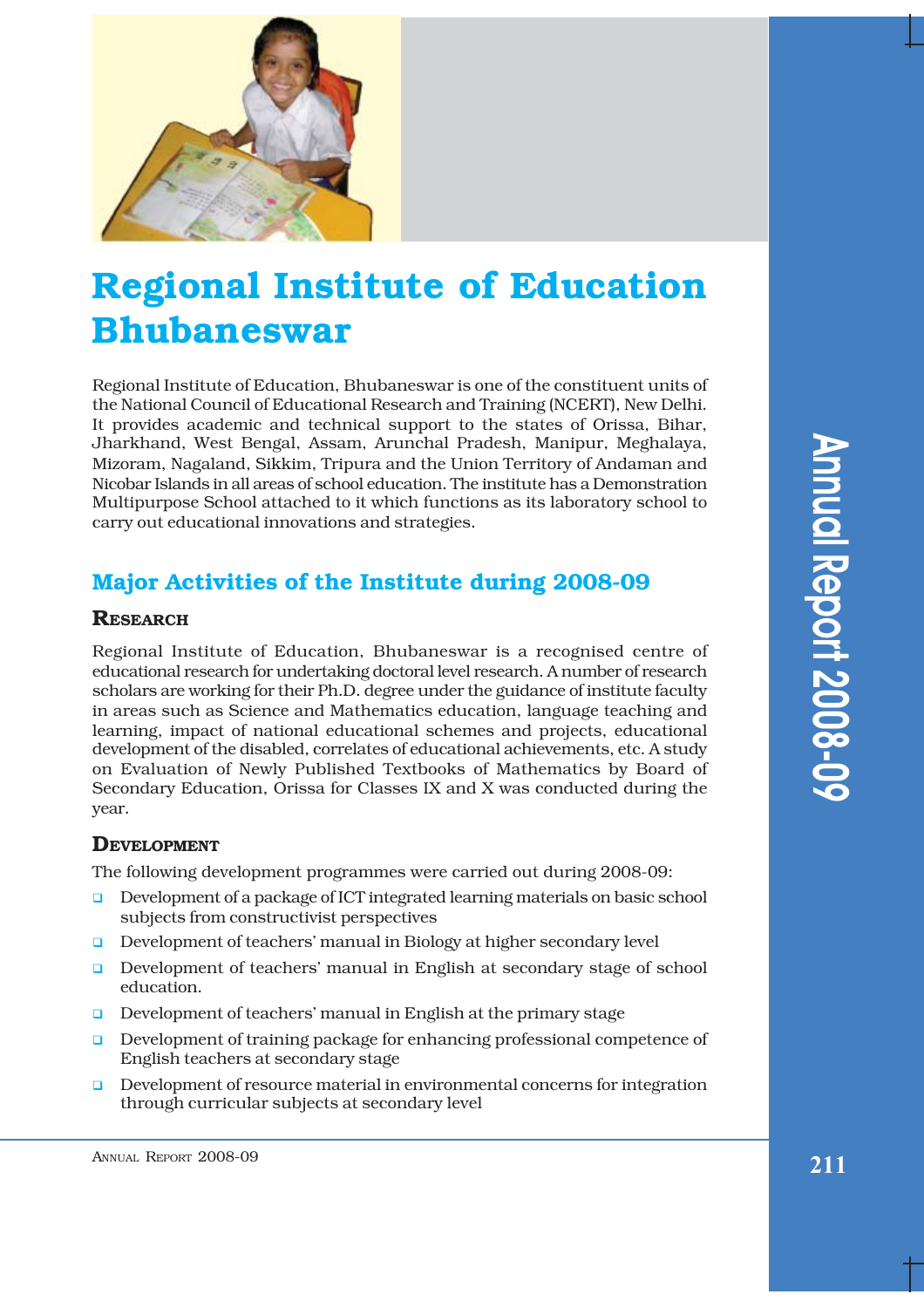## **TRAINING AND EXTENSION**

The following training and extension programmes were carried out during 2008-09:

- ! Orientation of KRPs of Orissa and Andaman & Nicobar Islands on quality dimension of Early Childhood Care and Education
- **I.** Training programme on Environmental Education for teachers at elementary and secondary level
- **Q** Orientation of teacher educators on women empowerment at secondary level
- **Q** Content-cum-pedagogy enrichment programme in teaching of Physics at senior secondary level
- **Q** Orientation of key resource persons in Science on constructivist pedagogy at secondary level
- **Training of master trainers of KVS, NVS and CBSE affiliated schools on new** textbooks developed by NCERT after NCF-2005
- **Training programme on NCF-2005 for institutions run by minority** communities with focus on multilingualism
- $\Box$  Training of teacher educators on inclusive education for the challenged group of learners at elementary and secondary stage
- ! Orientation of tribal elementary school key resource persons in inclusive education
- **Q** Orientation of key resource persons in language on constructivist approach at secondary level
- **Q** Orientation of KRP in teaching of Hindi at primary stage
- Famil<br/>mg of teacher educations on inclusive education for the challenged group<br/>of channers at clementary and secondary stage of Orientation of tribal elementary school key resource persons in inclusive condentatio **Q** Orientation of DIET personnel in constructivist approach to teaching at primary level
	- ! Content-cum-pedagogy enrichment programme in Biology for KRPs at senior secondary stage
	- ! International Diploma Course in Guidance and Counselling through Diploma/ Online mode in collaboration with CoL
	- **a** Planning and implementation of Internship-in-Teaching programme for B.Ed. Part-II student-teachers
	- **E** Fieldwork related to Working with Community Programme of B.Sc. B.Ed. Part-III student-teachers
	- Strengthening of 4-year integrated B.Sc. B.Ed. (New) Course
	- **Implementation of Internship-in-Teaching programme of 4-year integrated** B.Sc. B.Ed. student-teachers
	- ! Organisation of field work with community for B.Ed. Part-I programme
	- ! Organisation of B.Ed. Part-I Internship-in-Teaching (Pre-Internship)

### **INTERNSHIPS IN TEACHING PROGRAMME**

#### *Internship in Teaching for B.Ed. Part-II*

Two-month Internship in Teaching for the students of B.Ed. Part-II was organised from 29 June 2008 to 29 August 2008 followed with an orientation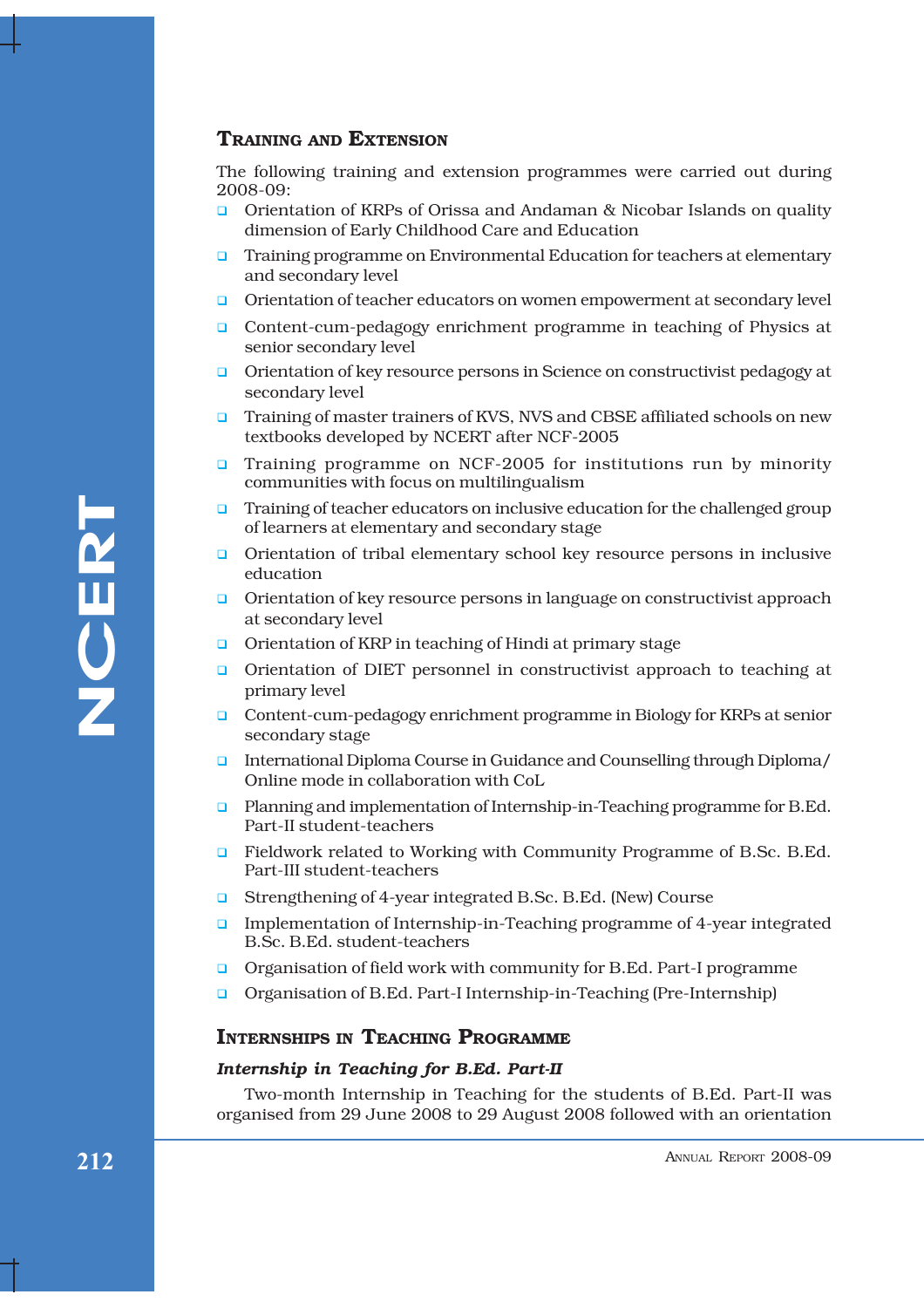programme held for the trainees, cooperating school personnel and supervisors. The following activities were planned and conducted by the trainees during internship in the cooperating schools.

- Delivery of sixty lesson in two method subjects with detailed lesson plans.
- $\Box$  Delivery of twenty lessons in two method subjects with lesson plans.
- $\Box$  Formulating scheme of lesson and activities for the period of two months in two method subjects and school processes.
- **Q** Conducting achievements tests in two method subjects and analysing the test results.
- **Q** Conducting action research on one problem of the school.
- **Q** Observation of 5 lessons delivered by peer trainees.
- **Preparation of report on teaching aids use during internship in respective** classes.
- $\Box$  The internship was held at two centres vis., Angul, Orissa and Chittaranjan and Rupnarayanpur, West Bengal.

The programme was followed with post internship conference during which the teaching aid exhibition was organised and feedback was received from trainees and supervisors for further improvement of the programme.

#### *Pre-internship in Teaching for B.Ed. Part-I*

The pre-internship programme for B.Ed. Part-I is divided into two phases. In Phase-I, the skills of teaching were practiced following the micro-teaching cycle. Weekly four hours were allotted to practice teaching skills. After mastering the skills, the trainees' multicultural school placement phase was conducted from 26 January to 7 February 2009 during which trainees were placed in school exposure programme in three types of schools such as urban, rural and tribal. For the students of Orissa, Kendrapara was selected as the centre and for students other than Orissa were placed Chaibasa, Jharkhand. Students were exposed to different activities during the programme such as managing substitution classes, conducting different co-scholastic activities during school processes, conducting case study, delivering two lessons in each method subjects, report on teaching aids used during delivery of lessons and observing different lessons taken by regular school teachers in different subjects. The post-multicultural placement session was also conducted to collect feedback from the trainees and supervisors for further improvement of the programme.

#### *Internship in Teaching in B.Sc. B.Ed. Part-IV*

The programme was conducted in two phases. Phase-I the pre-internship programme and the Internship programme. The trainees were exposed to individual teaching skills and lesson planning in two method subjects for 4 hours a week. They practiced teaching skills through micro-teaching cycle. The preinternship followed the cooperating school personnel conference. The internship in teaching was conducted from 30 June to 29 July 2008 in selected cooperating schools located in Bhubaneswar. The activities conducted by the trainees along with delivering 40 lessons in two method subjects were observation of 5 lessons delivered by peer group, conducting achievement test and analysing the result in two method subjects, preparation of report on teaching aids and preparation of report on school processes. The post-internship conference was conducted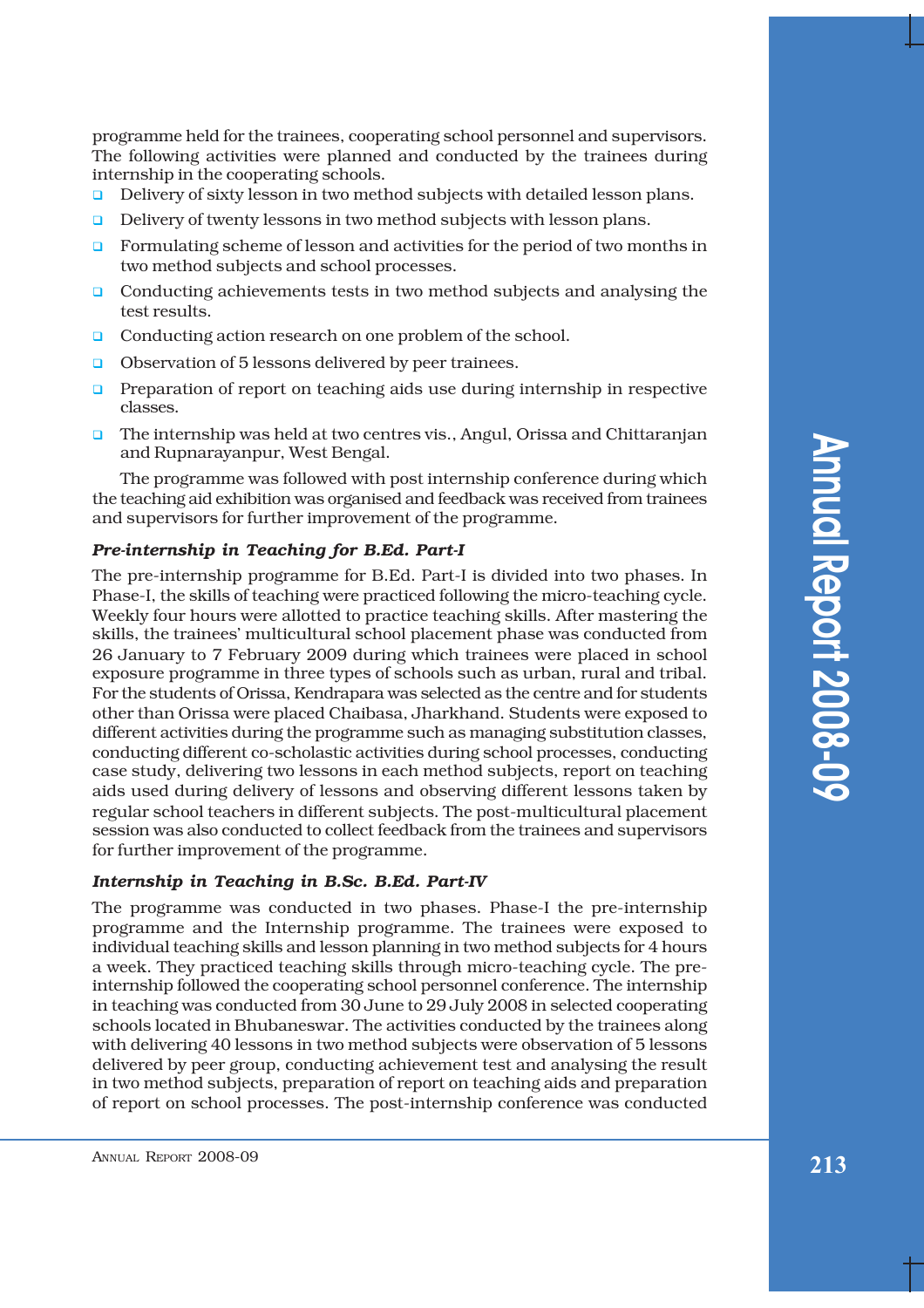following the Internship programme for receiving feedback from the trainees and supervisors for further improvement of the programme.

#### *Working with Community*

The working with the community programme for the B.Ed. Part-I was organised in the institute from 16 to 24 November 2008; and the working with the community programme for the B.Ed. Part-II was organised at Gopinathpur, Cuttack District, Orissa from 17 to 25 November 2008. During the programme the student-teachers interacted with the community members and perform varied socio-cultural activities.

# **Major Contributions of the Faculty**

**Professor U.K. Nanda,** *Principal,* monitored and supervised the academic and other activities of the institute. Under his guidance a research scholar was awarded Ph.D. Degree in Zoology by Utkal University, Orissa.

**Professor Hrushikesh Senapaty** participated in a UNESCO sponsored workshop on ICT integration organised by UNESCO, Bangkok, in collaboration with Ministry of Education, Brunei, Darussalam from 12 to 15 May 2008. He visited University of Geneva, Switzerland, from 2 July 2008 to 5 August 2008 to study the implications of piagetís constructivist theory of logico-mathematical knowledge for Indian classrooms. He participated in the 4<sup>th</sup> Dean's Forum organised by UNESCO, Bangkok, for preparation of Next Generation of Teachers from 29 to 30 June 2009. He presented a paper on Small Schools of Orissa in the national seminar organised by NUEPA from 4 to 6 February 2009. He also presented a paper on ICT Mediated constructivist learning for the professional development of teachers in the national seminar organised by DEP-SSA, IGNOU, New Delhi, from 12 to 16 March 2009. He has developed a package on ICT integrated learning materials on basic school subject from constructivist perspectives. He is guiding Ph.D Scholars and has produced scholars leading to Ph. D degree in Education.

With Ministry of Education. Brunch, Darusselam from 12 to 15 May 2008. He study the ministeriors of phaget's constructivist theory of logic manhematical study the study the ministeriors of phagets constructivist theory of **Professor M.K. Satapathy** delivered a guest lecture on 'Water' in Meghalaya State Level Science Exhibition held on 29 July 2008. He organised Tele Education (e-learning) *Environmental Education at School level* for Teachers of North-East Region in collaboration with NIC-Shillong on 6 June 2008. He was a resource person in the programme Orientation of Master Resource Persons on Teaching of Science and Mathematics for the Nagaland state held from 4 to 10 August 2008. He visited USA as a Fulbright Fellow from 1 October 2008 to 31 December 2008 to study the models of Environmental Education in the University of Minnesota (School of Food, Agriculture and Natural Resources). He delivered a lecture on Education for Sustainable Development in the context of Teacher Training Programme – An Indian Experience in the Department of Fisheries, Wild Life and Conservation Biology. He attended the Professional Education Conference of Minnesota Teachers and Master Naturalist Annual Conference at Alexandria on 18 November 2008 and 21 January 2008 and delivered a lecture on Bio-diversity in North-East India. He also delivered a lecture on Education for Sustainable Development: Issues and Concerns in a UGC refresher course in Life Science on organised by Utkal University, Bhubaneswar, on 21 February 2009.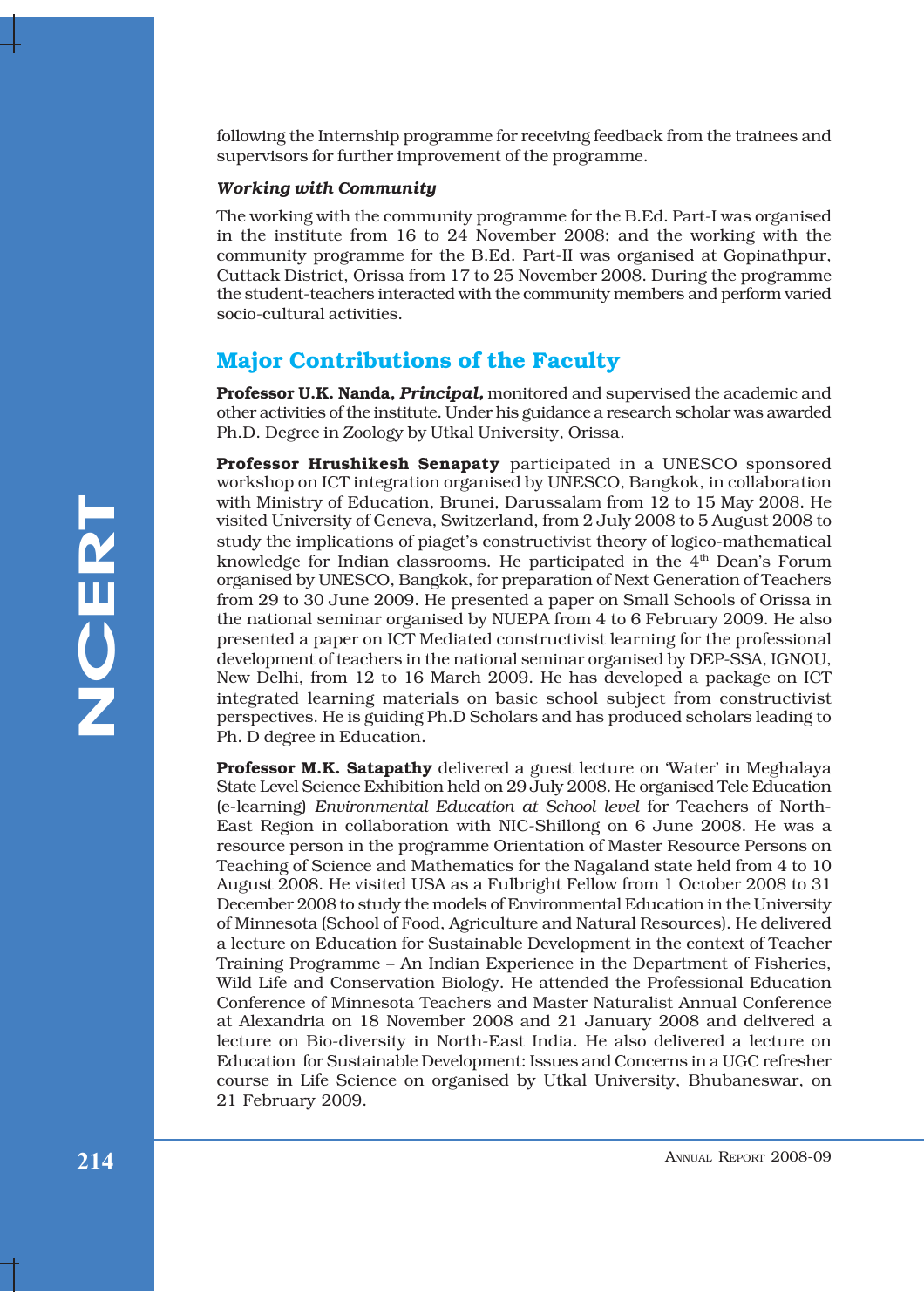Annual Report 2008-09 **Annual Report 2008-09** 

**Dr. Ch. A. Ramulu,** *Reader,* coordinated a content-cum-pedagogy enrichment programme for KRPs at senior secondary level for Jharkhand state from 17 to 21 Octoober 2008. He published one abstract in an international conference on Plant Biotechnology and Molecular Biology at Kakatiya University, Warangal from 15 to 17 August 2008. He was a resource person for the programme Integrations of ICT in Constructivist Classroom Teaching for West Bengal State in February 2009. He also was a team member of the SSA Cell in the institute.

**Dr. Anoop Kumar,** *Reader,* coordinated the programme Orientation of Key Resource Persons in Teaching of Hindi at Upper Primary Stage held at RIE, Bhubaneswar from 5 to 9 March 2009. As a member convenor, he convened four meetings of Official Language Implementation Committee of the institute.

**Dr. (Mrs.) Sandhyarani Sahoo,** *Reader,* coordinated the programmes: development of textbook in English for Class I meant for rural children; development of modules for the professional development of English language teachers at secondary stage and the manual for Classes IX-X English; the Refresher Course for 21 days for PGTs of Navodaya Vidyalayas held at the institute from April to May 2008; and orientation programme on constructivist approach and language teaching for the states of Bihar and Jharkhand in December 2008. She was a resource person in the programmes: Orientation Programme for Master Trainers of KVS, NVS and CBSE Affiliated Schools on the use of New Textbooks based on NCF, 2005 held in June 2008; Orientation of Teachers on the use of New Textbooks Developed by the NCERT for Classes V and VII during July and August 2008; Orientation Programme for Master Trainers of KVS, NVS and CBSE Affiliated Schools on the use of New Textbooks through Tele-conferencing held in July-August, 2008; Training Programme on NCF, 2005 for Institutions run by Minorities with focus on Multilingualism held in February 2009; Pre-Internship Conference for B.Ed. Part-II held in June, 2008; and Orientation for the KRPs of Orissa on Quality Dimension for ECCE.

**Dr. P.K. Das,** *Reader,* was a resource person in the workshop on Capacity Building of Key Resource Persons of Meghalaya Board of School Education on Question Setting in Social Sciences and Sciences at Secondary Level conducted by NERIE at Shillong from 16 to 19 December 2008. His research article Spatio-Temporal Shift in the Air Traffic of India, 1991-2000 was published in Eastern Geographer (ISSN:0973-7642), Vol.XVI, January 2008. His works on Earthís Rotation and Revolution written in the light of NCF-2005 in Oriya for Class VIII textbooks in Geography to be published by the SCERT, Orissa.

**Dr. (Mrs.) Dhanalaxmi Dash,** *Reader,* was a resourse person for the programmes: Orientation of Key Resource Persons in Science at Secondary Level on Constructivist Pedagogy for the State of Bihar; Content-cum-Pedagogy Enrichment Programme in Biology for KRPs at Senior Secondary Level for Jharkhand; Orientation of DIET Personnel in Constructivist Approach to Training at Primary Level held from 17 to 21 November 2008 and Training Programme on Environmental Education for Primary and Secondary School Teachers held from 16 to 20 February 2009.

**Dr. (Mrs.) Jyotshna Mahapatra,** *Reader,* coordinated the programme Training Course on Women Empowerment and Education for Jharkhand state. She was a resource person in the programmes on Training Programme on Environmental Education at Secondary Level and Representing Indian Women conducted by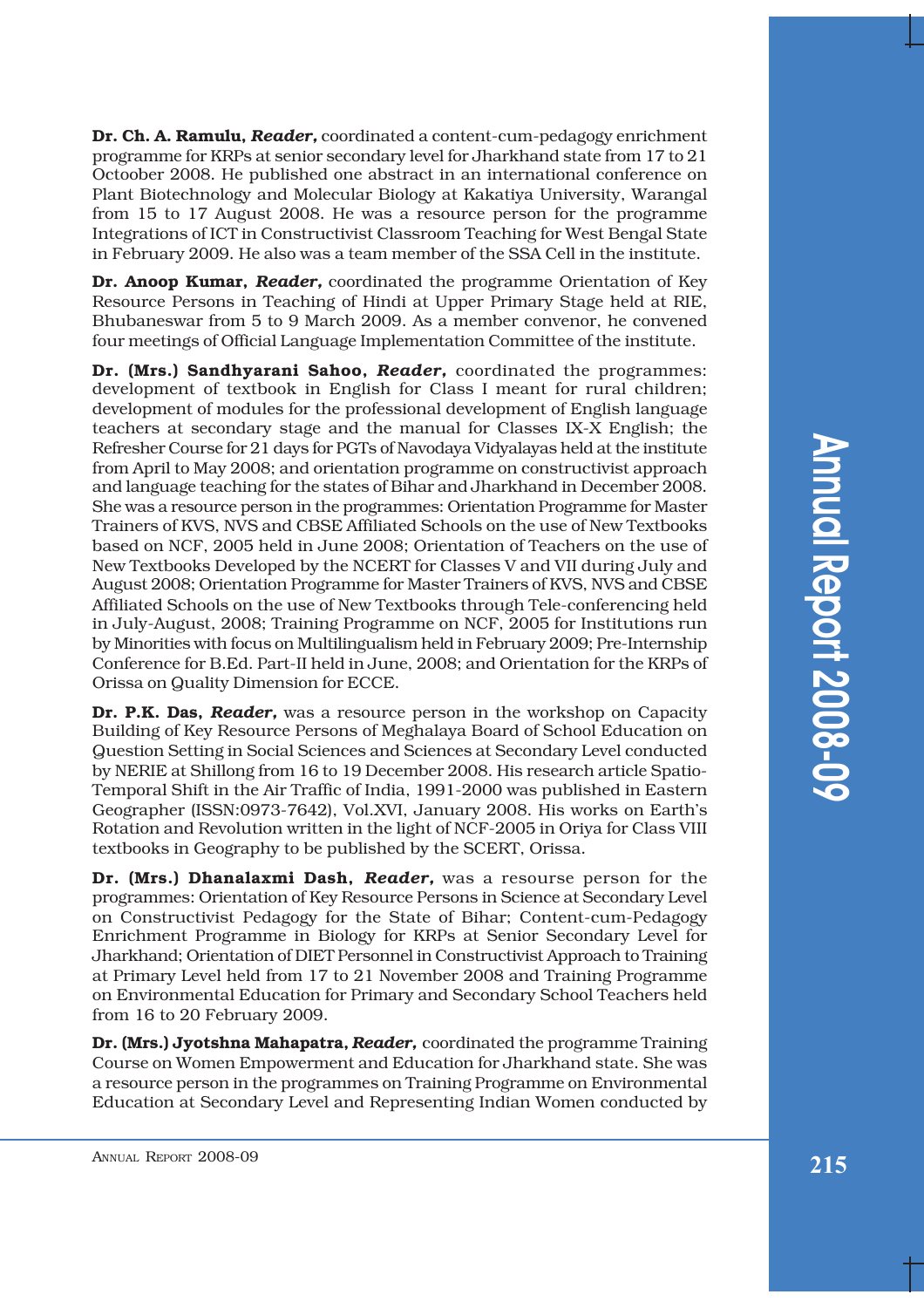CWDS, New Delhi and DWS, NCERT at RIE, Bhubaneswar and Sensitisation of Gender Issues conducted at RIE, Bhubaneswar.

**Dr. S.K. Dash,** *Reader,* was involved in the design and development of Science kits along with the kit manual for upper primary and secondary stages organised by the NIE Workshop. He co-ordinated the Internship in Teaching programme for 4-year integrated B.Sc. B.Ed. students. He was involved in the Internship in Teaching programme for B.Ed. students as supervisor and Examiner at Angul, Orissa and Chittaranjan, West Bengal respectively. He made a presentation on Activity based Method of Learning Science for Class-IX students at D.M.School, Bhubaneswar, using the developed Science Kit and also in the UGC-seminar on Learning Physics through Activities at Nayagarh Autonomous College, Orissa. He authored a book Engineering Physics published by Kitab Mahal, Cuttack, Orissa. He published three research papers; Evaluation of Planck's Constant Using Torch Bulb and Light Emitting Diode. School Science Vol.45(4), ( 2007)22; Studies on Thermo Acoustic Properties in Binary Liquid Mixtures of a Nuclear Extractant di- (2-Ethylhexy) Phosphoric Acid (DEHPA) with some Alkanes. Orissa Journal of Physics, 16(1), (2009) 195 and Evaluation of Dipole moment of Hydrogen Bonded Complexes Long Chain Alcohols with Acetic Acid and Chlorobenzene in the Journal of Physics and Chemistry of Liquids (Taylor Francis Publication) 46 (3) (2008) 312.

**Dr. (Mrs.) Manasi Goswami,** *Reader,* coordinated Content-cum-Pedagogy Enrichment Programme in Teaching of Physics at Senior Secondary Level (Jharkhand). Her published papers include: Ultimate Stable Element  $-Z=137$ , Indian Joaurnal of Science & Technology Vol.2, No.3, 2009 PP 16-19, Why Neutrious Must Have Mass. Science Reporter, April-2008, PP 33-34, and The Journey of Light in Hundred Years, The Science News Bulletin, 2009, PP 21-26.

Chioroenteem incolumning Peaksand Chemistry of Laquins (14900r Practices)<br> **Photoshophy of Sq. (Mass) Manasi Goswanni, Reader, coordinated Content-cum-Pedagogy<br>
Enrichment Programme in Teaching of Physics at Scribt Scromda Dr. B.N. Panda,** *Reader,* was a resource person in the programme Field Trialing of Source Book on Learning Assessment at Primary Level organised at NIE, New Delhi, from 28 April to 2 May 2009. He contributed in the workshop on Importance of Environmental Education in Schools organised by HDF and Prativesh at CYSD, Bhubaneswar, on 10-11 May 2008. He participated as a member in the National consultation on Kasturba Gandhi Balika Vidyalaya held at NIE, New Delhi, on 11-12 August 2008. As a resource person he participated in a workshop on Development of Training Package on Planning, Management and Evaluation for DIET Faculty organised by PPMED at NIE, New Delhi, from 3 to 5 September and contributed a module on Quality Concerns in Education - Issues and Strategies. He was a chairperson of the UGC sponsored national seminar on Family-A Stepping Stone in Holistic Development of Child held at Rani Bhagyawati Devi Mahila, P.G. Mahavidyalaya, Bijnor, on 27-28 September 2008 and presented a paper Effect of Home Environment on Girls Education  $-$  A Case Study. He co-ordinated the refresher course in education of Utkal University held at RIE, Bhubaneswar from 20 October to 8 November 2008. He presented a paper on Early Childhood Care and Education: Policies, Principles and Priorities in the seminar on National Campaign for ECCE Right at Utkal University, Bhubaneswar on 14 November 2008. As a member of SSA-TC Fund he also participated in the workshop on Evaluation Studies of Quality Initiative at India Habitat Centre, Lodhi Road, New Delhi on 19-20 November 2008. He presented a paper on Combating Teacher Stagnation on Enhancing School System: Indian Experience at international Conference organised by National Seoul University,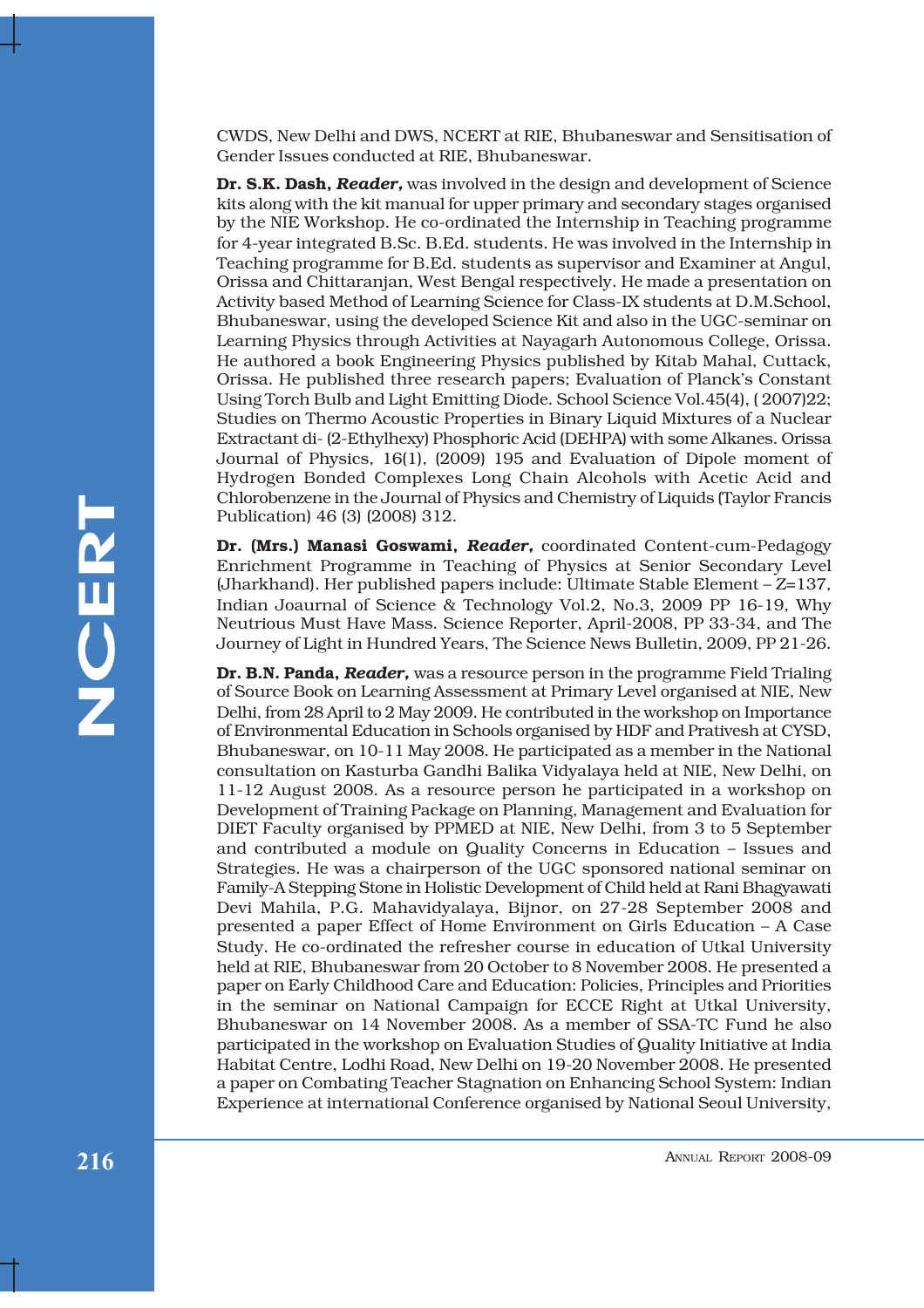South Korea, from 27 to 29 November 2008. He presented a paper on Reducing Teacher Stagnation at Elementary Stage in the national seminar organised by Indian Association of Teacher Educators at Patna from 8 to 12 December 2008. He presented a paper on Constructivism was presented in the orientation programme of KRPs of Orissa on Quality Dimension on ECCE held at RIE, Bhubanswar on 30 January 2009. He presented a paper on Going Beyond the Textbook in the professional development Training progrmme of DIET Faculty of Orissa held at SCERT, Orissa. As a coordinator of SSA, he organised regional seminar on Quality Initiative in Elementary Education at RIE, Bhubaneswar on 4-5 March 2009. He was a resource person in the national workshop on Popularisation of Source Book on Assessment for Classes I-V held at Guwahati from 18 to 20 March 2009.

He published papers: Cooperative Jigsaw Technique: A Paradigm Shift for Better Nexus in Learning; Psycho Lingua, Vol-38, No 2, 2008; Critical Appraisal of B.Ed. Syllabi; An analysis of Quality Panorama in the Indian Context, Journal of Staff and Education Development International, Vol-12, No 1, 2009; Educational Television Interventions on Scholastic; and Co-scholastic Achievement of Learners, Journal of Extension and Research, Vol-XI, No 1-2, 2009.

**Mrs. Ritanjali Dash,** *Lecturer (S.G.),* presented a paper Financial Constraints in Tourism Development in Orissa in the  $41<sup>st</sup>$  Annual Conference of Orissa Economics Association held in Utkal University on 14 and 15 February 2009. She was a resource person in the programmes: Orientation Programme of DIET Personnel in Constructivist Approach at Primary Level for Bihar and Jharkhand held from 17 to 21 November 2008 organised at RIE, Bhubaneswar; Orientation Programme for Master Trainers of KVS, NVS and CBSE Affiliated Schools on the use of New Textbooks based on NCF, 2005 held from 2 to 5 June 2008; Orientation of Teachers/Master Trainers on the use of New Textbooks Developed by NCERT for Classes V and VII during July-August 2008; Orientation Programme for Master Trainers of KVS, NVS and CBSE Affiliated Schools on the use of New Textbooks through Teleconferencing held in July-August 2008 and Pre-Internship Conference for B.Ed. Part-I from 22 to 23 January 2009. She coordinated the Pre-Internship-in-Teaching Programme for B.Ed. Part-I.

**Ms. Shampa Das,** *Lecturer (S.G.),* was a resource person in orientation programme for the KRPs teaching language at secondary stage on NCF- 2005/ Constructivist Approach held at the institute from 8 to 12 December 2008. She was a member in the Board of Studies of Board of Secondary Examination, Orissa, Plus Two Council of Higher Secondary Examination, Utkal University, Sambalpur University and Fakir Mohan University of Orissa. As a local coordinator she organised the first Rabindra Nath Tagore Memorial Lecture Programme held at RIE, Bhubaneswar on 14 July 2009.

**Mrs. Satarupa Palit,** *Lecturer (S.G.),* was a resource person in the programmes: Orientation Programme for Master Trainers of KVS, NVS and CBSE Affiliated School on the use of New Textbooks based on NCF-2005 held from 2 to 5 June 2008; Orientation of Teachers on the use of New Textbooks developed by NCERT for Classes V and VII held in July-August 2008; Orientation Programme for the Master Trainers Teaching in KVS, NVS, CBSE Affiliated Schools on the use of New Textbooks through Teleconferencing held on 16 July and 2 August 2008; Orientation Programme for KRPís Teaching Language at Secondary Stage on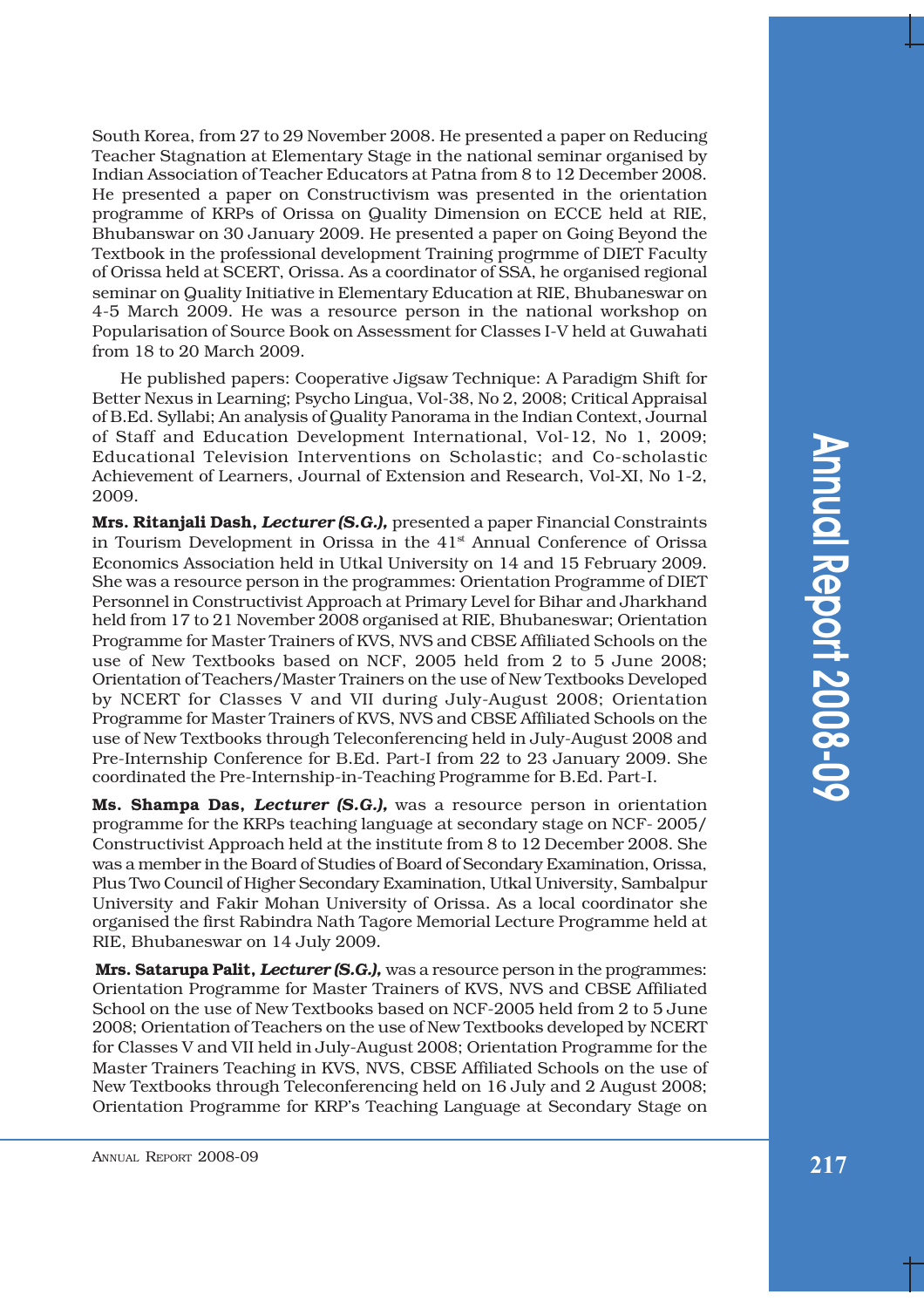NCF-2005/Constructivist Approach held from 8 to 12 December 2008; Pre-Internship-in-Teaching Conference for B.Ed. Part-II 23-27 June 2008; Orientation Programme of DIET Personnel in Constructivist Approach at Primary Level for Bihar and Jharkhand held from 17 to 21 November 2008; Conference of Heads Teachers of Co-operating Schools held from 22 to 23 January 2009; Training Programme on NCF-2005 for Institutions Run by Minorities with Focus on Multilingualism held from 23 to 27 February 2009; and Training Programme for Enhancing Professional Competence of English Teachers at Secondary Stage held from 2 to 6 March 2009.

From Maximum and Solen Transmitter and Solen Inconsection and the matrix and the matrix and the molecular November 2008 and another talk on Mother Tangit Creation is a reference and another talk on Mother Tangit Creation f **Dr. Basanta Kaumar Panda,** *Sr. Lecturer,* coordinated the programme Working with Community for B.Ed. Part-I from 8 to 16 November 2008 held at RIE, Bhubaneswar. As a state coordinator he organised SCC Meeting for the State of West Bengal and Andaman & Nicobar Islands at Bikash Bhavan, Kolkata, on 13 February 2009 and as a local coordinator he also organised the second Rabindranath Tagore Memorial Lecture programme at RIE, Bhubaneswar on 14 January 2009. As a resource person he contributed to develop the materials for English-Oriya Basic Dictionary at CIIL, Mysore, from 17 to 27 October 2008 and as participant he developed materials for Dictionary of Idioms and Proverbs in Oriya in a workshop held at Eastern Regional Language Centre, Bhubaneswar, from 26 December to 1 January 2009 and 24 to 31 March 2009. He also delivered a talk on New Trends in Oriya Literature at North Bengali University on 20 November 2008 and another talk on Mother Tongue Teaching in a refresher course in Education organised by Nalini Devi College for Education in January 2009. He presented a paper *Mutual Relation between Oriya and Bengali through the Ages in* a UGC Seminar on Mutual Relation between Eastern Indian Languages at Chachal College, West Bengal, on 21 September 2008 and on Comparative Study of Poetry of Jibanananda (Bengali) and Sachidananda (Oriya) in UGC sponsored Seminar at Utkal University, Vani Vihar, Bhubaneswar on 20 February 2008. His publications include: Book-îSwadhinata Parabarti Odia Prabandha Sahityaî published by Sahitya Akademi, New Delhi, 2008, Page: 536, Papers-; "Nabajagarankalme Odia aur Bangala Bhasa (Hindi)" published in 1857; Nabajagaran aur Bharatiya Bhasain, 2008, Kendriya Hindi Sansthan, Agra; Kala O Bigyanara Birodhabhasa: Struti O' Udbhabana (Oriya), published in Istahar October, 2008; and Spardhita Pratyasha (Oriya), Published in Amrutayana, October 2008.

**Mr. Yuingam Jajo,** *Lecturer,* coordinated a training programme on NCF-2005 with Special Focus on the Institutions run by the Minorities. He attended a refreshersí course at Regional Institute of Education, Bhubaneswar conducted by Academic Staff College, Utkal University, from 20 October to 9 November 2008.

**Dr. (Mrs.) Elizabeth Gangmei,** *Lecturer,* coordinated an orientation programme for tribal elementary KRPs on Inclusive Education held from 2 to 6 February 2009. She attended a refreshersí course at Regional Institute of Education, Bhubaneswar conducted by Academic Staff College, Utkal University, from 20 October to 9 November 2008.

**Dr. Ramakanta Maohalik,** *Lecturer,* coordinated the International Diploma Course in Guidance Counselling in collaboration with Commonwealth of Learning, Canada. He was a resource person in the master trainer programme held at RIE, Bhubaneswar for KV, NV and CBSE affiliated schools from 19 May 2008 to 7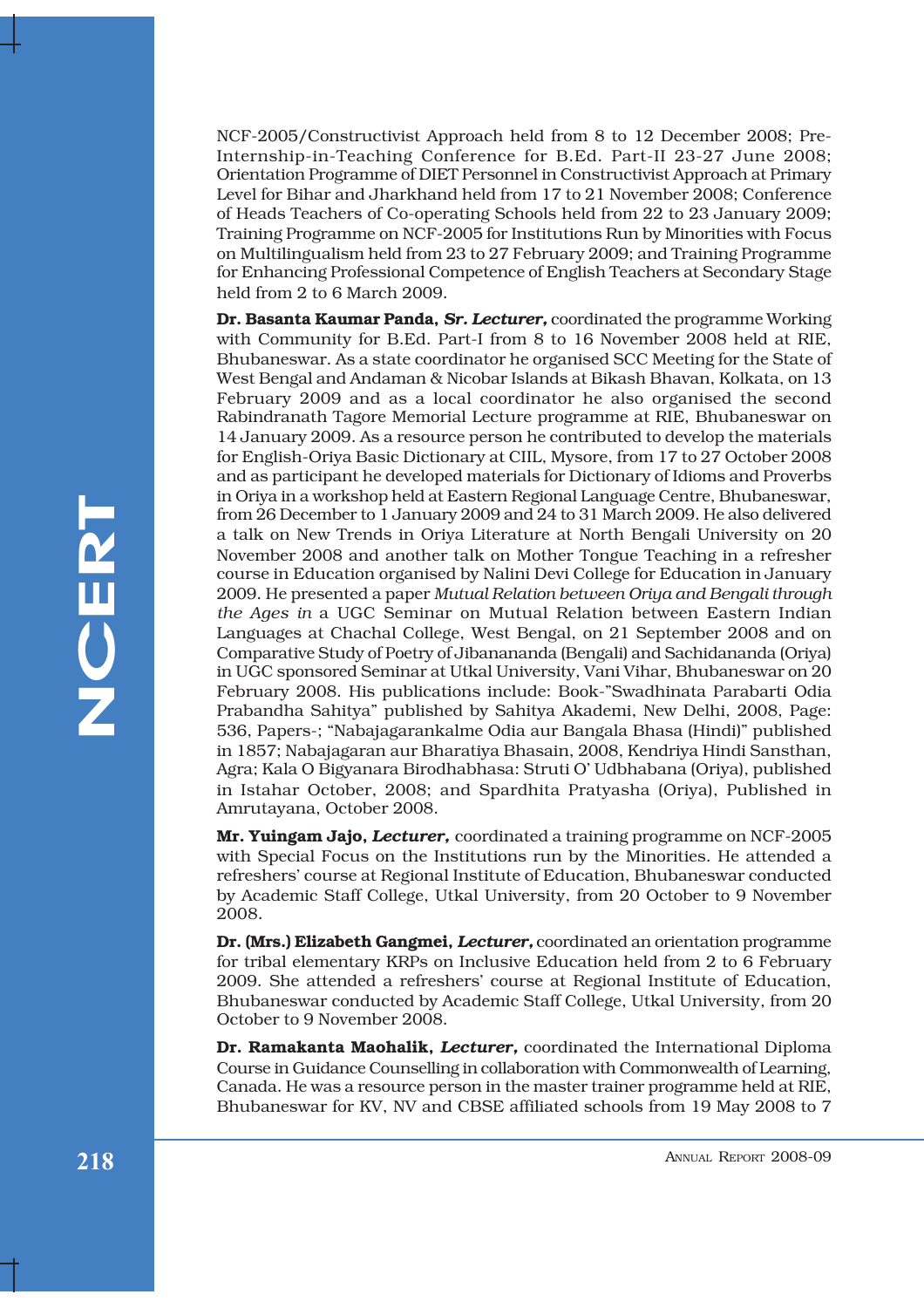June 2008 and delivered a lecture on Guidance and Counselling on 15 June 2008. He was also a resource person in the training programme Quality Dimensions of ECC for Orissa and Andaman & Nicobar Island and training programme for institutions run by minority with focus on multilingualism organised by RIE, Bhubaneswar. He published a paper Impact of In-service Teacher Education on Teacher Effectiveness and Students Achievement in English in the Journal of Indian Education, NCERT, May-2008, VIl.XXXIV.

**Dr. Laxmidhar Behera,** *Lecturer,* coordinated the programme Orientation of KRPs of Orissa and Andaman & Nicobar Islands on Quality Dimensions of Early Childhood Care and Education. He was the local coordinator for two programmes Orientation of Practicing School Teachers on Gender Issues in Curricular Areas with reference to NCF-2005 and Orientation of Teachers of KVS, NVS and other CBSE affiliated Schools on New Textbooks Developed by NCERT for Classes V and VIII organised through teleconferencing mode. He also associated in the International Diploma Course in Guidance and Counseling (IDGC) organised in collaboration with CoL. He submitted a report on two NGOs in connection with sponsoring projects by MHRD on Environmental Education. He published a paper Teaching Tribal Children Effectively: A letter to my friend on (his) becoming a Teacher in A Tribal School in the Primary Teacher Vol:XXXI, No.3-4. He was also associated in reformulation M.Ed. syllabus and formulation of M.Phil. syllabus of RIEs. He attended a refresher course on Education organised by Utkal University during October-November 2008. He has been awarded Ph.D. in Education from the Utkal University, Bhubaneswar.

# **Demonstration Multipurpose School, Bhubaneswar**

The Demonstration Multipurpose School is an integral part of RIE, Bhubaneswar and acts as laboratory for trying-out innovative practices in school education and teacher education. This school is affiliated to the CBSE, New Delhi and it imparts education from Classes I to XII in English medium.

# **MAJOR ACHIEVEMENTS OF THE SCHOOL**

## **Scholarships and Awards**

- $\Box$  Master Shakti Prasad Badajena of Class X, and Miss Kabyashree Kabi of Class VIII Cleared National Talent Search Examination and were awarded with scholarship.
- **I.** Twenty seven students received scholarship from the Block Development office.
- **Ten students received Merit Certificate from CBSE for figuring in 0.1% top** candidates in the country.
- ! Miss Toolika Mishra of Class II was declared District Best in the Orissa State Level Drawing Competition organized by World Health and Education Service, Orissa.
- **I.** Master Kaustuv Roy of Class III was declared Block Best.
- **I.** Miss Bhawana Mohapatra of Class X got a coveted shield for scoring 100% marks in National Mathematics Olympiad.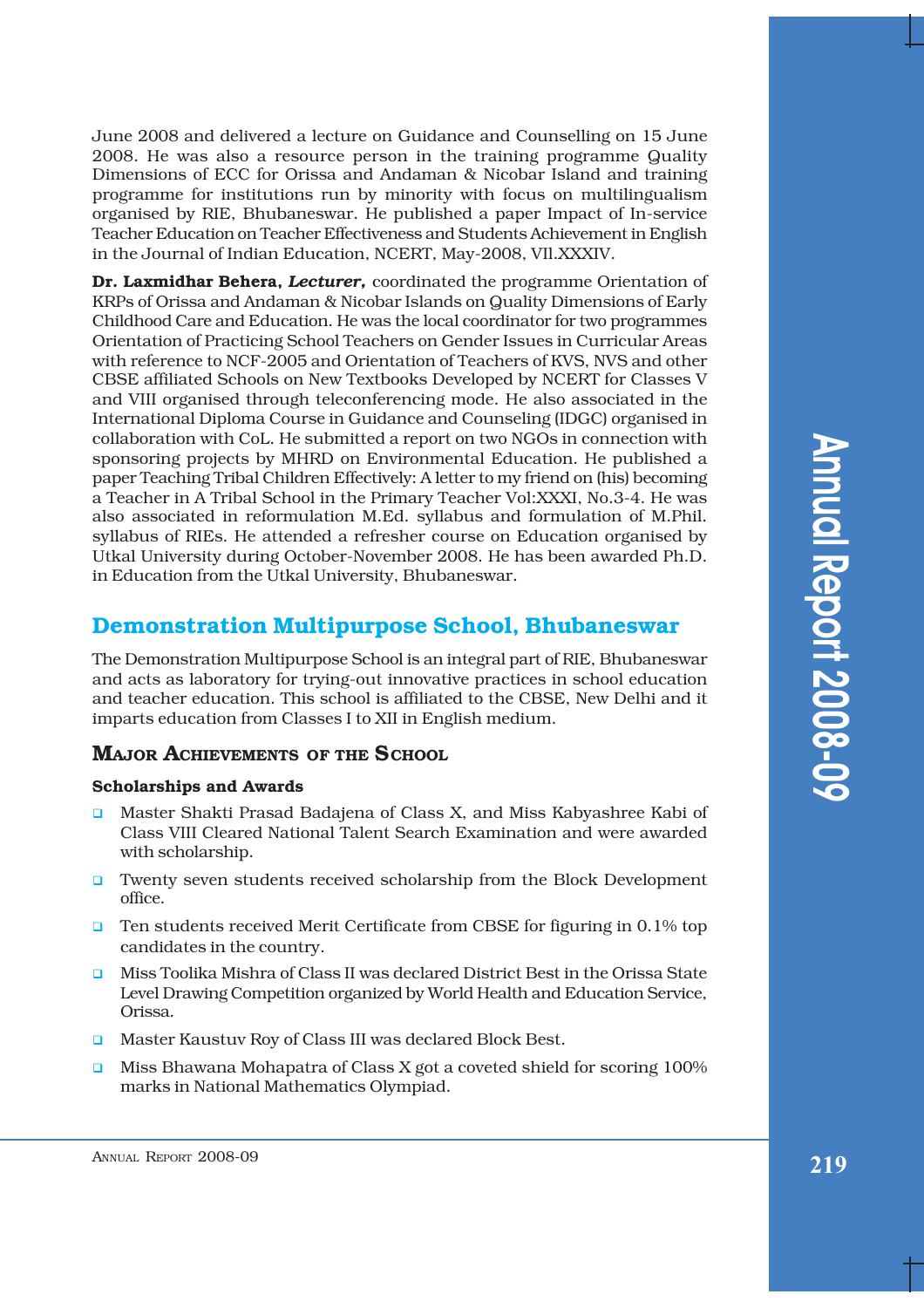- **Thirteen students qualified for second level of National Level Science Olympiad** Examination.
- **I** Nine students qualified for second level of National Cyber Olympiad.
- **I.** Thirty five students along with HM, AHM, 6 teachers and an attendant participate in INDEM-2008 at Mysore and won 9 prizes in literary, 10 in athletics ad 3 in games competitions.
- ! As a runner of team of Bharat Vikash Parishad, Orissa, the DMS students took part in National Level Sanskrit Group Song and Folk Song Competition held at Patnjali Yogapith, Roorkee organised by Bharat Vikash Parishad
- **I.** Master Shakti Prasad Badajena of Class X and Miss Kabyashree Kabi of Class VIII received National Talent Search Scholarship-2008 awarded by NCERT, New Delhi.
- $\Box$  Master Somadutta Bhatta was awarded  $24<sup>th</sup>$  position in National Science Talent Search Examination-2008, organised by UNIFIED Council.
- ! Master Raman Kaumar of Class VIII was awardeds as state best in Orissa State Talent Search examination-2008 and he secured  $2<sup>nd</sup>$  rank in Green Olympiad
- **I.** Master Arindam Pradhan of Class X got  $1<sup>st</sup>$  rank in Green Olympiad-2008.
- **I.** Master Manish Biswal of Class X got  $4<sup>th</sup>$  rank in Green Olympiad.
- **I.** Master Debesh Kumar of Class X also received  $4<sup>th</sup>$  rank in Green Olympiad.
- Master Arindean Predhan of Class X got 1<sup>4</sup> rank in Green Olympiad-2008.<br>
Master Manish Islawal of Class X got 4<sup>4</sup> rank in Green Olympiad.<br>
Master Marish Islawal of Class X also received 4<sup>2</sup> rank in Green Olympiad.<br>
Mas **I.** Master Sarthak Moahapatra of Class VII won  $2<sup>nd</sup>$  Prize in Odisha Vocal in the Senior Gourp organised by Bhubaneswar Kala Kendra and he also won 1st prize in patriotic song and  $1<sup>st</sup>$  prize in odissi song competition organised by GHUNGUR, Bhubaneswar.
	- □ Master Satya Prakash Mishra of Class VIII received 2<sup>nd</sup> prize in Senior Group Art Competition organised by Society for Rural Advancement and Development for Humanitarian Achtivities (SRADHA)
	- $\Box$  Master Basen Tudu of Class VII won  $1^{\text{st}}$  prize in Art competition organised by SRADHA, Bhubaneswar.
	- **I.** Master Subhasis Mohanty and Ms. Bidya Mishra of Class VII won  $2<sup>nd</sup>$  prize in Quiz organised by Institute of Physics, Bhubaneswar.
	- **I.** Master Abhijit Mishra of Class IX and Master Arindam Pradhan of Class X secured 1<sup>st</sup> position in state level Bharat ko Jano Quix organised Bharat Vikash Parishad, Orissa.

## **EXCELLENCE IN CBSE EXAMINATION (AISSE-2008)**

- **Q** Master Shakti Parasad Badajena of Class-X was highest scorer of capital (Bhubaneswar) scoring 97.6.
- **Q** Master Shakti Prasad Badajene, Master Somanath Tripathy and Miss Sarbajaya Kaundu figured in top ten scorers in the state.

## **MAJOR ACHIEVEMENTS BY TEACHERS**

**Shri. A. Mishra,** *Head Master,* presented a paper on Scenario of Eastern Region School Libraries of India participated in the national seminar on Status of Library